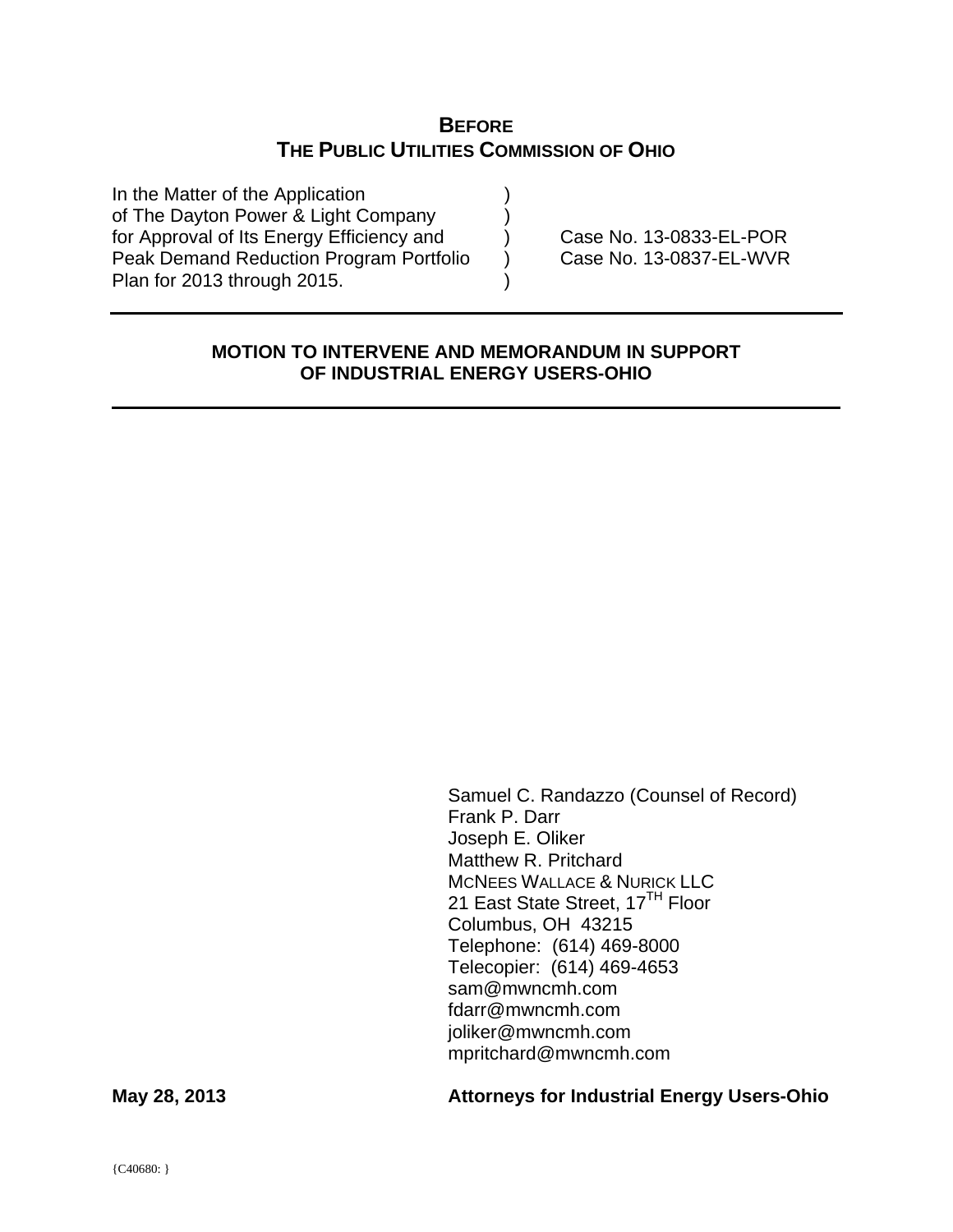## **BEFORE THE PUBLIC UTILITIES COMMISSION OF OHIO**

In the Matter of the Application of The Dayton Power & Light Company for Approval of Its Energy Efficiency and (a) Case No. 13-0833-EL-POR Peak Demand Reduction Program Portfolio (b) Case No. 13-0837-EL-WVR Plan for 2013 through 2015.

#### **MOTION TO INTERVENE OF INDUSTRIAL ENERGY USERS-OHIO**

Industrial Energy Users-Ohio ("IEU-Ohio") hereby respectfully moves the Public Utilities Commission of Ohio ("Commission"), pursuant to Section 4903.221, Revised Code, and Rule 4901-1-11, Ohio Administrative Code, for leave to intervene in the above-captioned matter(s) with the full powers and rights granted by the Commission, specifically by statute or by the provisions of the Ohio Administrative Code, to intervening parties.

On April 15, 2013, The Dayton Power & Light Company ("DP&L") filed an application for approval of its Energy Efficiency and Peak Demand Reduction Program ("EE/PDR") Portfolio Plan for 2013 through 2015. The rates that will be established to collect the costs of DP&L's EE/PDR plan will ultimately be assessed to IEU-Ohio's members in DP&L's service area.

As demonstrated further in the Memorandum in Support attached hereto and incorporated herein, IEU-Ohio has a direct, real, and substantial interest in the issues and matters involved in the above-captioned proceeding, and is so situated that the disposition of this proceeding may, as a practical matter, impair or impede its ability to protect that interest. IEU-Ohio believes that its participation will not unduly prolong or delay this proceeding and that it will significantly contribute to the full development and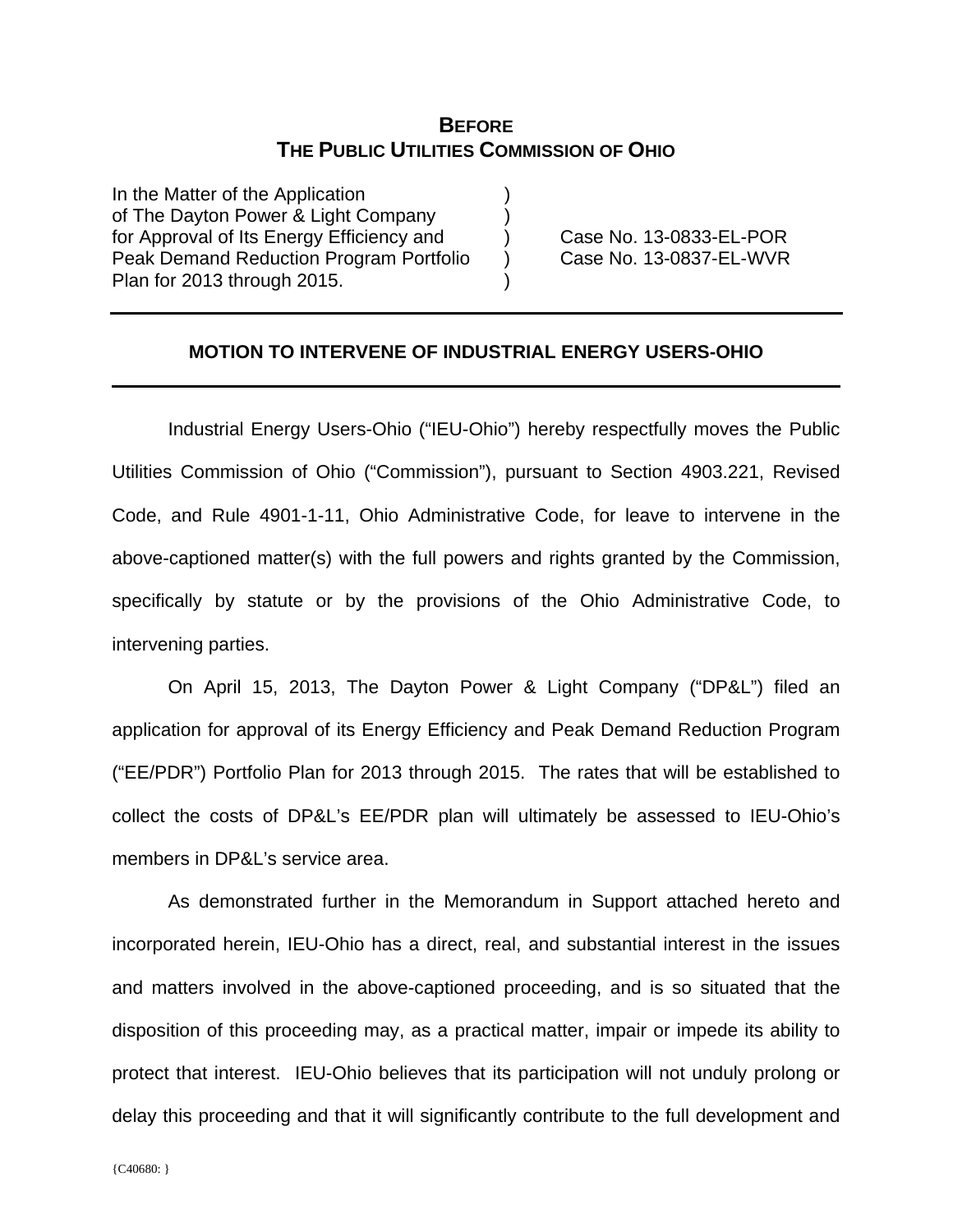equitable resolution of the factual and other issues in the proceeding. The interests of IEU-Ohio will not be adequately represented by other parties to the proceeding and, as such, IEU-Ohio is entitled to intervene with the full powers and rights granted by the Commission, specifically by statute and by the provisions of the Ohio Administrative Code, to intervening parties.

Respectfully submitted,

 /s/ Matthew R. Pritchard Samuel C. Randazzo (Counsel of Record) Frank P. Darr Joseph E. Oliker Matthew R. Pritchard MCNEES WALLACE & NURICK LLC 21 East State Street, 17<sup>TH</sup> Floor Columbus, OH 43215 Telephone: (614) 469-8000 Telecopier: (614) 469-4653 sam@mwncmh.com fdarr@mwncmh.com joliker@mwncmh.com mpritchard@mwncmh.com

### **Attorneys for Industrial Energy Users-Ohio**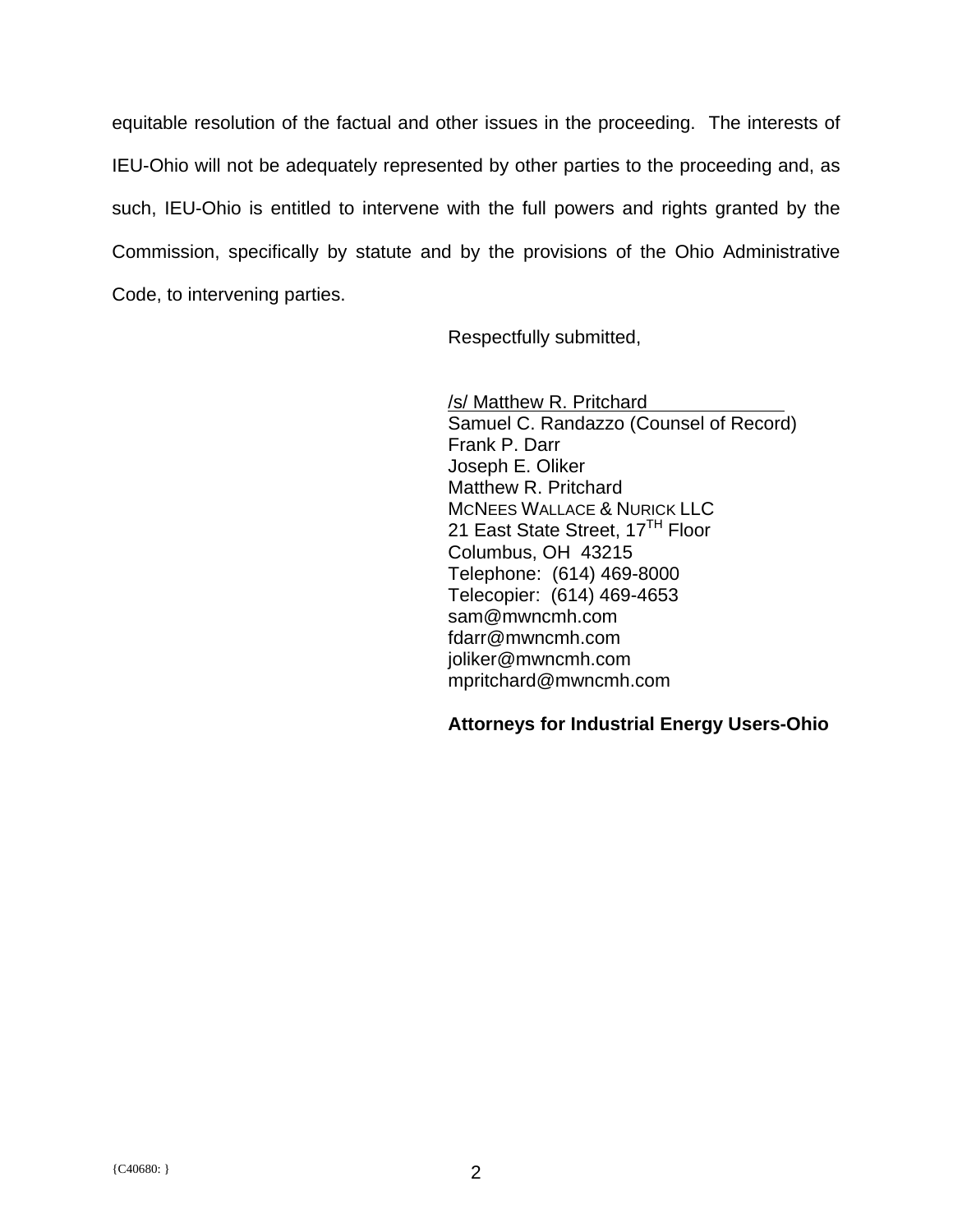## **BEFORE THE PUBLIC UTILITIES COMMISSION OF OHIO**

In the Matter of the Application of The Dayton Power & Light Company for Approval of Its Energy Efficiency and (a) Case No. 13-0833-EL-POR Peak Demand Reduction Program Portfolio (b) Case No. 13-0837-EL-WVR Plan for 2013 through 2015.

#### **MEMORANDUM IN SUPPORT**

In support of this Motion to Intervene, IEU-Ohio states that it is an association of ultimate customers. A current listing of IEU-Ohio member companies is available on IEU-Ohio's website at http://www.ieu-ohio.org/member\_list.aspx. IEU-Ohio's members purchase substantial amounts of electric and related services from Ohio's electric distribution utilities ("EDU").

IEU-Ohio's members work together to address matters that affect the availability and price of utility services. Additionally, IEU-Ohio seeks to promote customer-driven policies that will assure an adequate, reliable, and efficient supply of energy for all consumers at competitive prices. To this end, IEU-Ohio has worked, including actively participating in the legislative process related to Substitute Senate Bill 221, and will continue to work to produce legislative, regulatory, and market outcomes that are consistent with the state policy contained in Section 4928.02, Revised Code.

IEU-Ohio has a real and substantial interest inasmuch as this proceeding may directly or indirectly impact the provision of electric service to IEU-Ohio members' manufacturing facilities. Specifically, IEU-Ohio's direct interest in this proceeding is the result of the effect that this proceeding shall have upon the price, adequacy, and reliability of the electric supply and related services within Ohio.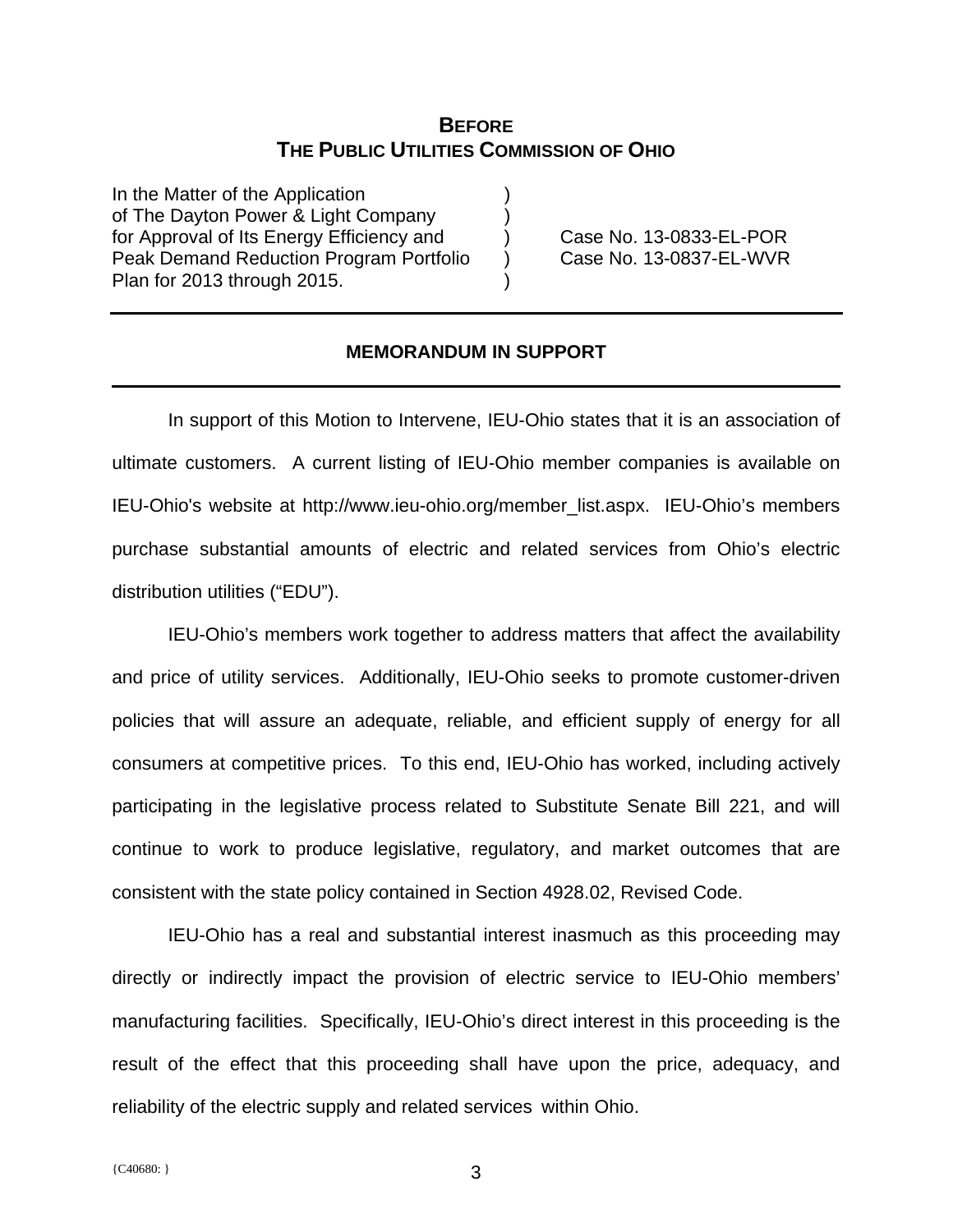Respectfully submitted,

 /s/ Matthew R. Pritchard Samuel C. Randazzo (Counsel of Record) Frank P. Darr Joseph E. Oliker Matthew R. Pritchard MCNEES WALLACE & NURICK LLC 21 East State Street, 17<sup>TH</sup> Floor Columbus, OH 43215 Telephone: (614) 469-8000 Telecopier: (614) 469-4653 sam@mwncmh.com fdarr@mwncmh.com joliker@mwncmh.com mpritchard@mwncmh.com

## **Attorneys for Industrial Energy Users-Ohio**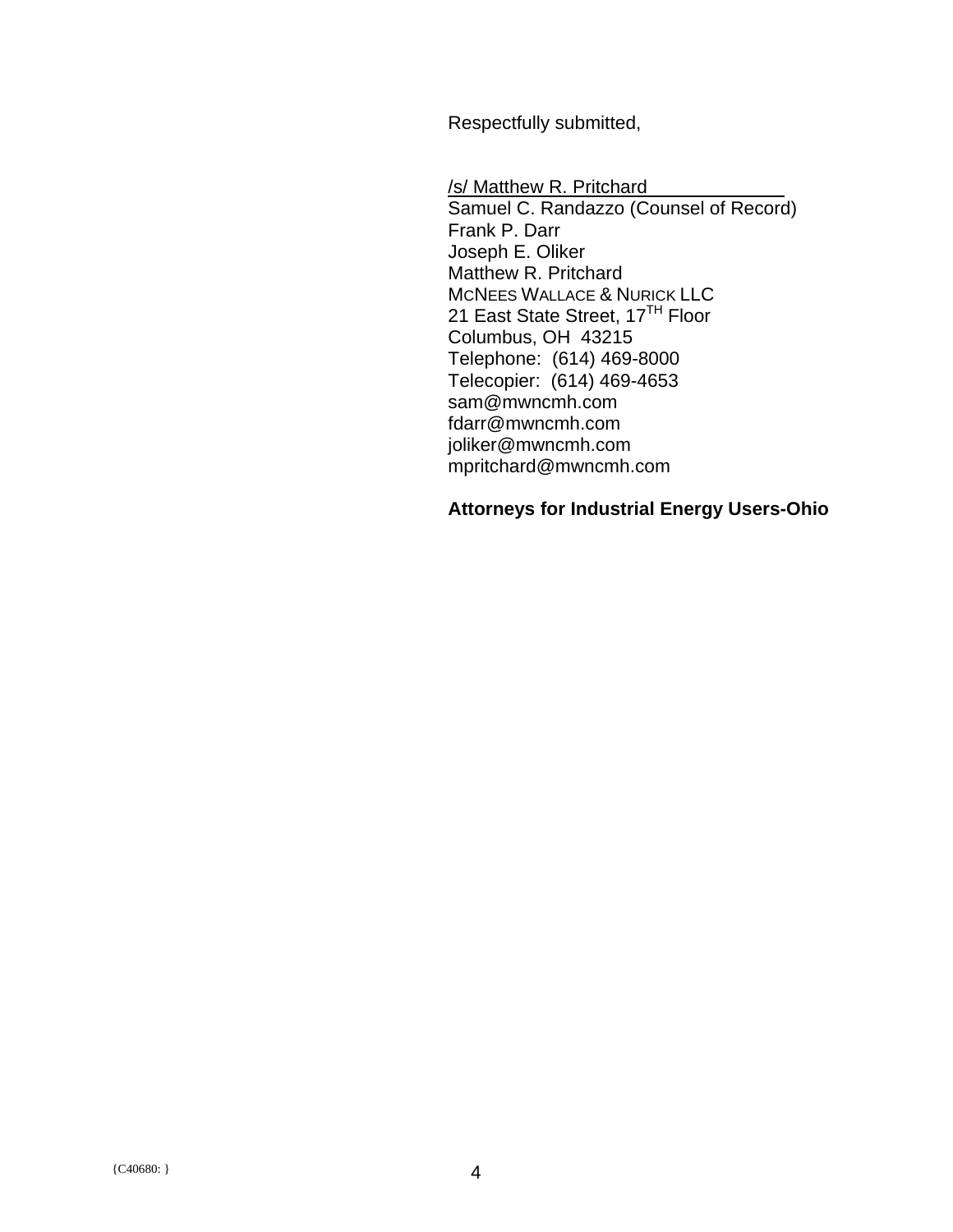### **CERTIFICATE OF SERVICE**

I hereby certify that a copy of the foregoing *Motion to Intervene and Memorandum in Support of Industrial Energy Users-Ohio*, was served upon the following parties of record this 28<sup>th</sup> day of May, 2013 *via* hand-delivery, electronic transmission, or first class mail, U.S. postage prepaid.

> /s/ Matthew R. Pritchard Matthew R. Pritchard

Judi Sobecki The Dayton Power & Light Company 1065 Woodman Drive Dayton, OH 45452 Judi.sobecki@aes.com

#### **ON BEHALF OF THE DAYTON POWER & LIGHT COMPANY**

Trent A. Dougherty Cathryn N. Loucas Ohio Environmental Council 1207 Grandview Avenue, Suite 201 Columbus, OH 43212-3449 TDougherty@theOEC.org CLoucas@theOEC.org

#### **ON BEHALF OF THE OHIO ENVIRONMENTAL COUNCIL**

Kyle L. Kern Office of the Ohio Consumers' Counsel 10 W. Broad Street, 18<sup>th</sup> Floor Columbus, OH 43215 kern@occ.state.oh.us

**ON BEHALF OF THE OFFICE OF THE OHIO CONSUMERS' COUNSEL**

Thomas J. O'Brien Bricker & Eckler LLP 100 South Third Street Columbus, OH 43215-4291 tobrien@bricker.com

Richard L. Sites Ohio Hospital Association 155 E. Broad Street, 15<sup>th</sup> Floor Columbus, OH 43215-3620 ricks@ohanet.org

### **ON BEHALF OF THE OHIO HOSPITAL ASSOCIATION**

David F Boehm Michael L. Kurtz Jody Kyler Cohn 36 East Seventh Street, Suite 1510 Cincinnati, OH 45202 dboehm@BKLlawfirm.com mkurtz@BKLlawfirm.com jkylercohn@BKLlawfirm.com

#### **ON BEHALF OF THE OHIO ENERGY GROUP**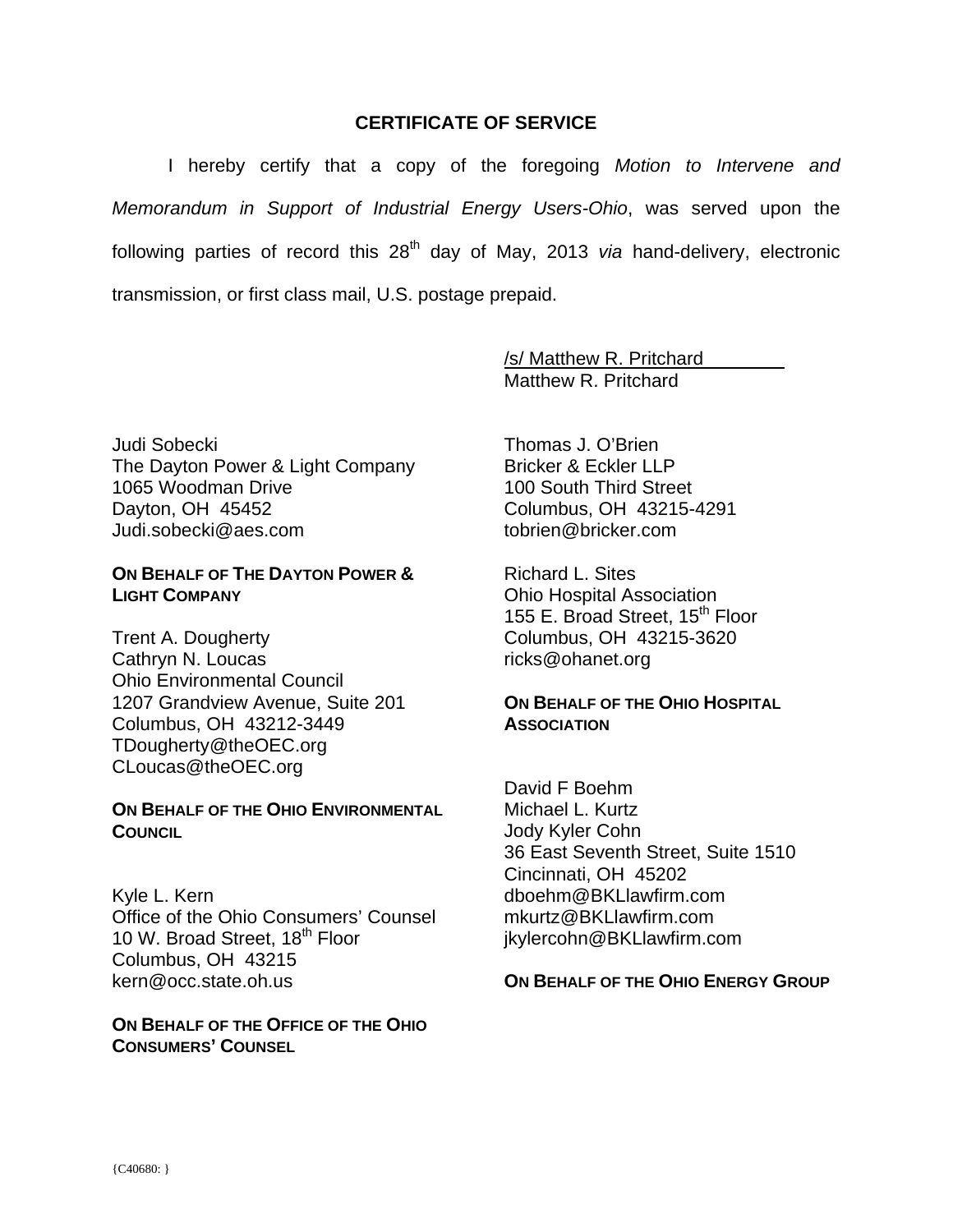Colleen L. Mooney Ohio Partners for Affordable Energy 231 West Lima Street Findlay, OH 45840 cmooney@ohiopartners.org

### **ON BEHALF OF THE OHIO PARTNERS FOR AFFORDABLE ENERGY**

Nicholas McDaniel Environmental Law & Policy Center 1207 Grandview Avenue, Suite 201 Columbus, OH 43212 NMcDaniel@elpc.org

### **ON BEHALF OF THE ENVIRONMENTAL LAW & POLICY CENTER**

Christopher J. Allwein Williams, Allwein and Moser, LLC 1500 West Third Avenue, Suite 330 Columbus, Ohio 43212 callwein@wamenergylaw.com

#### **ON BEHALF OF THE SIERRA CLUB**

Todd M. Williams Williams, Allwein and Moser, LLC Two Maritime Plaza, Third Floor Toledo, OH 43604 toddm@wamenergylaw.com

### **ON BEHALF OF THE OHIO ADVANCED ENERGY ECONOMY**

J. Thomas Siwo Maria J. Armstrong Bricker & Eckler LLP 100 South Third Street Columbus, OH 43215-4291 tsiwo@bricker.com marmstrong@bricker.com

### **ON BEHALF OF THE OMA ENERGY GROUP**

Thomas Lindgren Attorney General's Office Public Utilities Commission Section 180 E. Broad Street, 6th Floor Columbus, Ohio 43215-3793 Thomas.Lindgren@puc.state.oh.us

### **ON BEHALF OF THE STAFF OF THE PUBLIC UTILITIES COMMISSION OF OHIO**